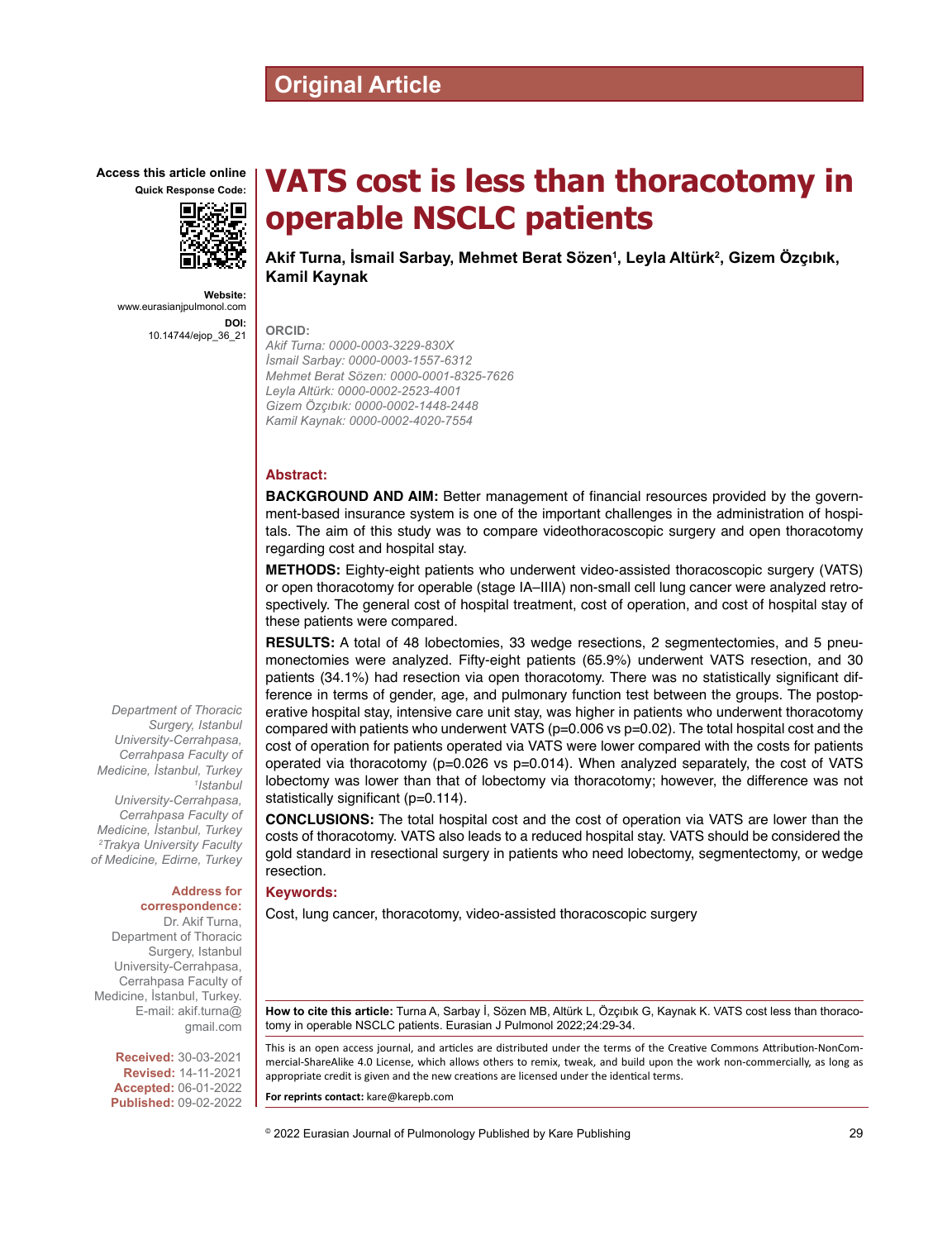## **Introduction**

The most important advancement in thoracic surgery<br>has been the introduction and advent of video-assisted thoracoscopic surgery (VATS).<sup>[1,2]</sup> Since its introduction, VATS has significantly minimized complications, reduced postoperative pain, shortened the recovery time, and improved the quality of life over the past 20 years.[3,4] Anatomic resections can be performed as either open thoracotomy or VATS. However, the cost of operation via VATS has been accepted to be higher as it involves the usage of videothoracoscopic units and disposable staplers and their reloads.<sup>[5]</sup> One of the important challenges in the administration of healthcare departments is the rational management of financial resources reserved by the government or insurance system for healthcare. This proposed high cost of videothoracoscopic resections inclines hospital managers and governmental insurance managements to impose restrictions on the use of VATS.<sup>[5]</sup> The evaluation and analysis of the cost of a service has a key role in the selection of the best cost-effective procedure. The aim of this study was to compare the overall hospitalization cost of lobectomy via thoracotomy and via VATS.

## **Materials and Methods**

Between July 2018 and July 2019, patients who underwent pulmonary resections were analyzed. A total of 107 patients (81 men, 26 women) were studied. The preoperative workup included routine blood tests, posteroanterior chest radiograph, pulmonary function test with diffusion capacity of the lung for carbon monoxide, and blood gas analysis. A computed tomographic scan of the thorax was performed in most patients. Mediastinoscopy or video-assisted mediastinoscopic lymphadenectomy was performed in patients with tumors larger than 3 cm or hilar location. We used a Linder-Dahan mediastinoscope (Richard Wolf, Knittlingen, Germany). Pulmonary resection was performed in patients with non-small cell lung cancer who were evaluated to be cT1-4N0-1M0 or patients with pulmonary metastases from secondary organs. An anatomical resection was performed in lung cancer patients, whereas a wedge resection or anatomical resection was accomplished in patients with pulmonary metastasis.

Patients who were under 18 years of age, who underwent lung volume reduction surgery/bullectomy, and who did not receive pulmonary resections were excluded from the study.

The following information was recorded: Demographic, clinical, functional, and surgical variables including age, gender, forced expiratory volume in 1 second  $(FEV_{1})$ , percentage of  $\text{FEV}_1$  according to expected  $\text{FEV}_1$ , forced vital capacity (FVC), (FEV<sub>1</sub>), FEV<sub>1</sub> percentage of the predicted value, forced vital capacity (FVC), FVC percentage of the predicted value, FEV1/FVC ratio, pulmonary risk index, cigarette smoking, alcohol usage, cardiac risk index, histological type of pathology, pathological staging of patients with lung cancer according to the  $8<sup>th</sup>$  staging system,<sup>[6]</sup> type of operation, surgical approach (videothoracoscopy, thoracotomy, or hybrid), intensive care unit stay, postoperative stay, postoperative complications, and total cost of hospitalization including preoperative, perioperative, postoperative care and applied services.

Patients who had higher than  $2 L$  or  $80\%$  of predicted FEV<sub>1</sub> underwent pneumonectomy. Patients who had lower than 2 L or 60% of predicted postoperative  $\text{FEV}_1$  underwent ventilation perfusion lung scintigraphy, and patients who had lower than  $0.8$  L or  $40\%$  of predicted FEV<sub>1</sub> underwent ventilation perfusion lung scintigraphy, and patients who were calculated to have more than 2 L or 60% of predicted postoperative  $\mathrm{FEV}_1$  underwent resectional surgery.

An anterolateral thoracotomy through the fifth intercostal space or a videothoracoscopy was performed on patients under general anesthesia in the lateral decubitus position. The type of approach depended on the surgeon's preferences and was slightly influenced by the T factor of the tumor. Patients with tumors larger than 5 cm or hilar invasion were operated by videothoracoscopic access if the surgeon was more comfortable in this access. Analgesia was provided with subcutaneous narcotic analgesics and nonsteroid anti-inflammatory drugs. When necessary, endoscopic or linear staplers (Covidien, USA) were used for parenchymal resection, vessel ligation, and bronchial division. A bipolar energy device (LigaSure, Medtronic, USA) was used in most patients.

After surgery, most patients were taken care of in a thoracic surgery unit. The peripheral oxygen saturation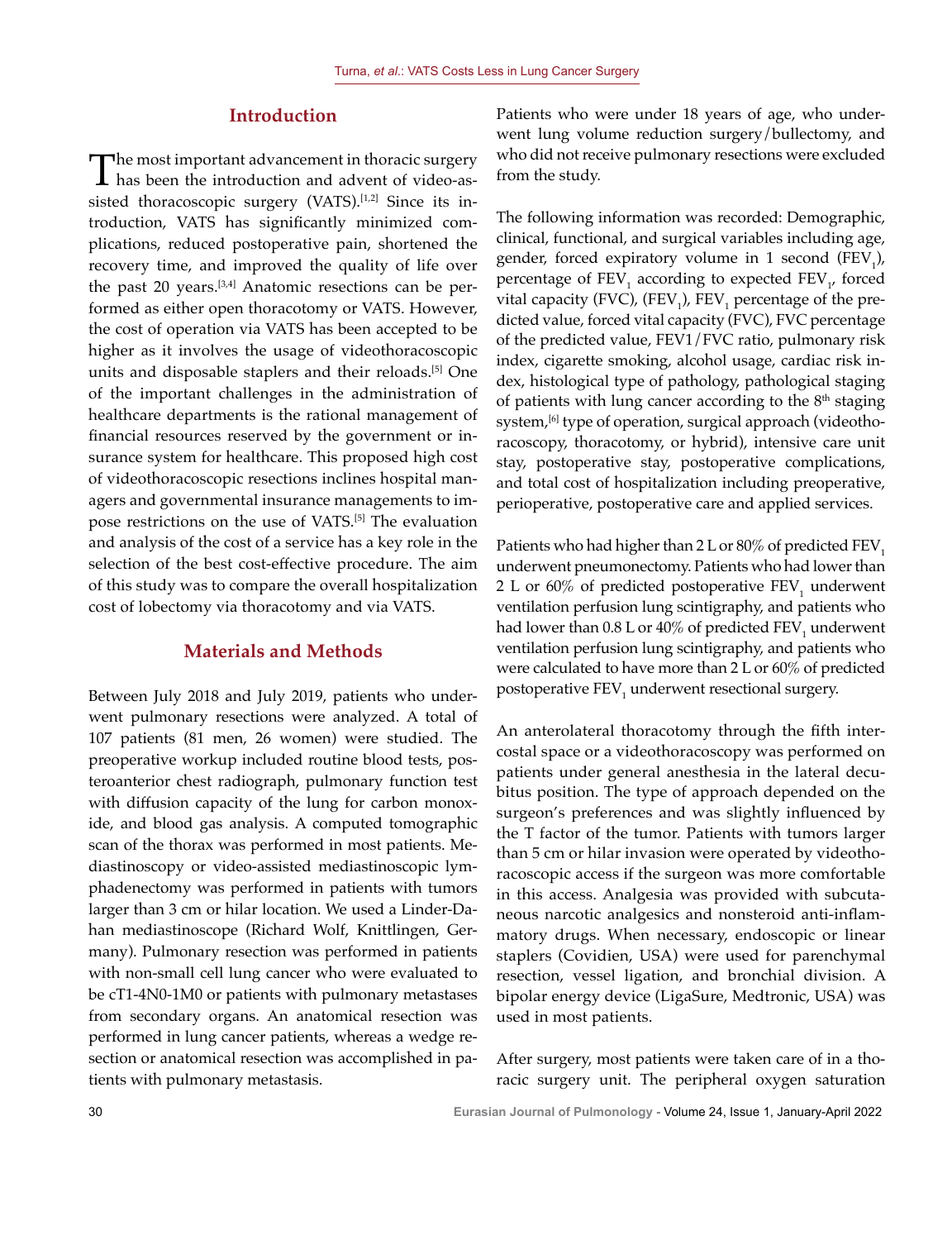was monitored for the first postoperative day. Many patients were taken care of in a general intensive care unit. Electrocardiogram, pulse, peripheral oxygen saturation, arterial tension, and urine output were monitored continuously in these patients. Both VATS and thoracotomy patients were taken care of based on the same postoperative criteria of management.

Emphasis was placed on aggressive pulmonary care, mobilization, pain management, incentive spirometry, early oral alimentation in all patients. Postoperative complications were written retrospectively based on hospital records. The data were used only in collective summaries with total anonymity of patients. For this reason and because the study was retrospective, the approval of the institutional review board was waived. The total cost of hospitalization was documented based on financial records retrieved from the income department of our hospital (i.e., the final hospital bill). For every patient, the hospital bill included the following: The cost of medication given to the patient in the ward, the cost of the operation (remuneration of operators, scrub nurses, anesthesiologist, equipment used for surgery, equipment used for anesthesia, drugs administered in the operating room), cost of intensive care unit (if any), and cost of postoperative ward service (cost of medication, hospitalization, cost of nurse and physicians' service). The postdischarge cost was not considered in this study.

All patients were staged according to the  $8<sup>th</sup>$  TNM lung cancer staging system.

To perform a homogenous comparison between videothoracoscopy and thoracotomy groups, patients with severe complications requiring ICU stay, prolonged ventilation, or longer hospitalization were excluded from the study. Informed consent of the patient and approval of the institutional review board (i.e., ethics committee) were obtained.

## **Statistical evaluation**

Continuous preoperative parameters (after variance) were evaluated using Student's -t-test. Non-parametric values were analyzed using the Mann–Whitney U test or Chi-squared test. The test was deemed statistically significant when the p-value was <0.05.

Of the 88 patients evaluated, 58 were operated via VATS. There was one postoperative death  $(1.1\%)$ . A summary of the demographics of the patients is shown in Table 1. One patient died postoperatively (1.1%) It was found that the choice of the approach was not dependent on gender, type of operation, age, or pulmonary function test (Table 1). The postoperative hospital stay and the need for intensive care unit hospitalization were higher in patients who underwent thoracotomy compared with patients who went through the VATS procedure  $(p=0.006 \text{ vs } p=0.02)$ . The average total cost of patients operated via VATS was lower compared with patients operated via thoracotomy (p=0.026 vs 0.014) [Table 1 and Fig. 1a, b]. When we analyzed patients who had a lobectomy, it was found that the total cost of VATS lobectomy (15 741±6818 TL) was lower than that of lobectomy via thoracotomy (19 398±9649 TL), but the difference was not statistically significant ( $p=0.114$ ) [Fig. 2]. At least one complication was found in 8 patients (13.8%) in VATS and 6 patients (30.0%) in the thoracotomy group. When we excluded patients who had complications and reanalyzed the remaining patients (50 patients via VATS and 24 patients via thoracotomy), we found that the mean total cost of VATS lobectomy (13 408±7003 TL) was statistically significantly lower than that of lobectomy via thoracotomy  $(18 \ 220 \pm 9991 \text{ TL})$  (p=0.02).

## **Discussion**

VATS lobectomy has been successfully done worldwide for more than 20 years and has been accepted as a better option for the management of early-stage non-small cell lung cancer.[2–5,7] However, the instrumentation and necessity to use disposable material raise a question regarding the cost of the procedure.[5] We have shown that the cost of anatomic resection via VATS was lower than that of thoracotomy. The major reason for this cost difference is a shorter hospital stay and lower morbidity. In our series, the patients who had undergone VATS resection had a shorter hospital stay and lesser need for ICU stay. Burfeind and colleagues<sup>[6]</sup> reported that the cost of quality-adjusted life year for each year for each patient was lower for thoracoscopy (US\$10 084) compared with thoracotomy (US\$12 119). This difference suggests that videothoracoscopic resection should be performed not because it results in better outcomes, less postoperative pain, less complication, shorter hospital stay, and faster return to normal life<sup>[2,4,5]</sup>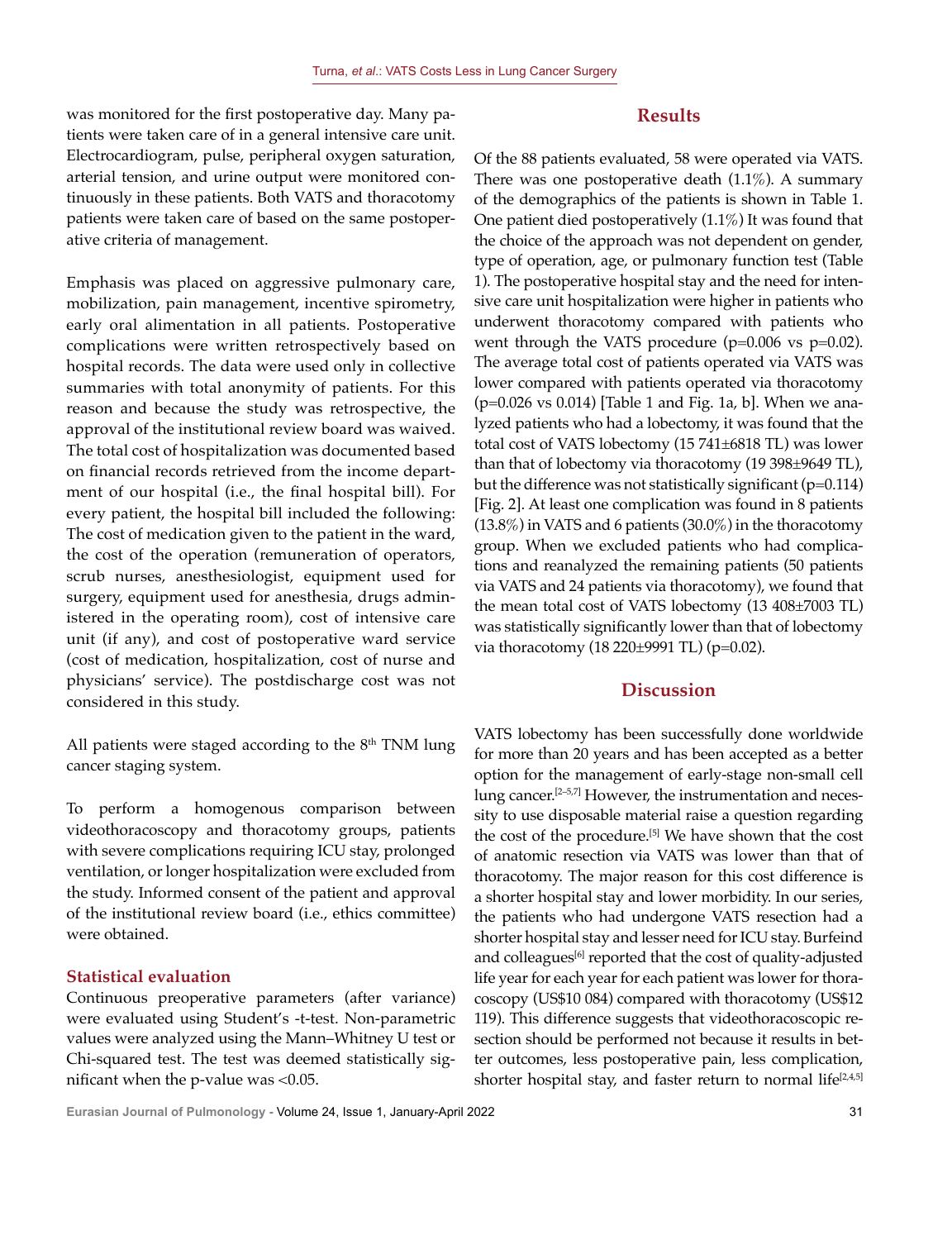|                                | <b>Video-assisted</b><br>thoracoscopic<br>surgery, n (%) | Thoracotomy,<br>$n$ (%) | p                           |
|--------------------------------|----------------------------------------------------------|-------------------------|-----------------------------|
| Gender                         |                                                          |                         | 0.146 (Chi-squared test)    |
| Male                           | 18 (31.0)                                                | 25 (83.3)               |                             |
| Female                         | 40 (69.0)                                                |                         |                             |
| Mean age (years)               | 60.6                                                     | 5(16.7)<br>61.3         | 0.786 (Mann-Whitney U Test) |
| Type of resection              |                                                          |                         |                             |
|                                | 24                                                       | 24                      | 0.001 (Chi-squared test)    |
| Lobectomy                      |                                                          |                         |                             |
| Wedge resection                | 32                                                       | 1                       |                             |
| Segmentectomy                  | $\mathbf{2}$                                             | 0                       |                             |
| Pneumonectomy                  | $\mathbf 0$                                              | 5                       |                             |
| Pulmonary function test        |                                                          |                         | (Mann Whitney U test)       |
| $FVC$ (L) $(SD)$               | $3.34 \pm 0.95$                                          | $3.28 + 1.18$           | 0.895                       |
| FVC%                           | 96.25±22.33                                              | 91.60±24.65             | 0.900                       |
| FEV, (L)                       | $2.43 \pm 0.91$                                          | $2.41 \pm 0.75$         | 0.881                       |
| $FEV, \%$                      | 86.38±21.57                                              | 82.47±25.41             | 0.350                       |
| FEV <sub>1</sub> /FVC          | 69.60±16.45                                              | 69.32±16.00             | 0.425                       |
| FEV,/FVC (%)                   | 90.25±20.70                                              | 91.39±21.11             | 0.418                       |
| Stage of the tumors            |                                                          |                         |                             |
| <b>TONOMO</b>                  | 9                                                        | 6                       | 0.004 (Chi-squared test)    |
| Tis                            | 0                                                        | 1                       |                             |
| IA <sub>1</sub>                | 4                                                        | 0                       |                             |
| IA <sub>2</sub>                | 11                                                       | 1                       |                             |
| IA <sub>3</sub>                | 5                                                        | 1                       |                             |
| IB                             | 3                                                        | 3                       |                             |
| <b>IIA</b>                     | 3                                                        | 1                       |                             |
| <b>IIB</b>                     | 6                                                        | 6                       |                             |
| <b>IIIA</b>                    | 3                                                        | 5                       |                             |
| Hospital stay                  | $4.73 \pm 2.83$                                          | $6.94 \pm 4.14$         | 0.006 (Mann-Whitney U test) |
| Intensive care unit admission  | 6                                                        | 9                       | 0.020 (Chi-squared test)    |
| Mean total cost (Turkish lira) | 14 059±7874                                              | 18 597±9716             | 0.019 (Mann-Whitney U test) |
| Cost of operation              | 3996±1660                                                | 4675±1023               | 0.014 (Mann-Whitney U test) |

#### **Table 1: Clinicopathologic characteristics of patients and comparisons**

FVC: Forced vital capacity, FEV: forced expiratory volume

but because it costs less compared with thoracotomy. This result is important not only for developed countries such as the United States<sup>[8]</sup> but also for countries whose healthcare resources are very limited.

Although we observed a lower cost for videothoracoscopic anatomic resections, the cost of VATS lobectomy was shown to be possibly further reduced through the prudent use of costly instruments and technologies.<sup>[9]</sup> Bendixen and colleagues performed a randomized study and reported that VATS is a cost-effective alternative to thoracotomy in stage 1 non-small cell lung cancer patients.[10] We were able to show that VATS is cost-effective in patients with stage IA–IIIA non-small cell lung cancer. In our analysis, the cost of operation was found to be lower in the VATS group. This finding might be due to the fact that linear open-surgery staplers were used during open operations. The use of these products has become standard during the last decade. We were also able to show that VATS lobectomy is less expensive than lobectomy performed via thoracotomy although the difference was not statistically significant.

There are some limitations of our study that should be addressed. This study was a retrospective analysis of patients from one institution. The number of used stapler reloads was not standardized. In our series, the stages in the open thoracotomy group were statistically significantly higher. It was expected since most T3 and T4 tumors could be operated via thoracotomy rather than via videothoracoscopy.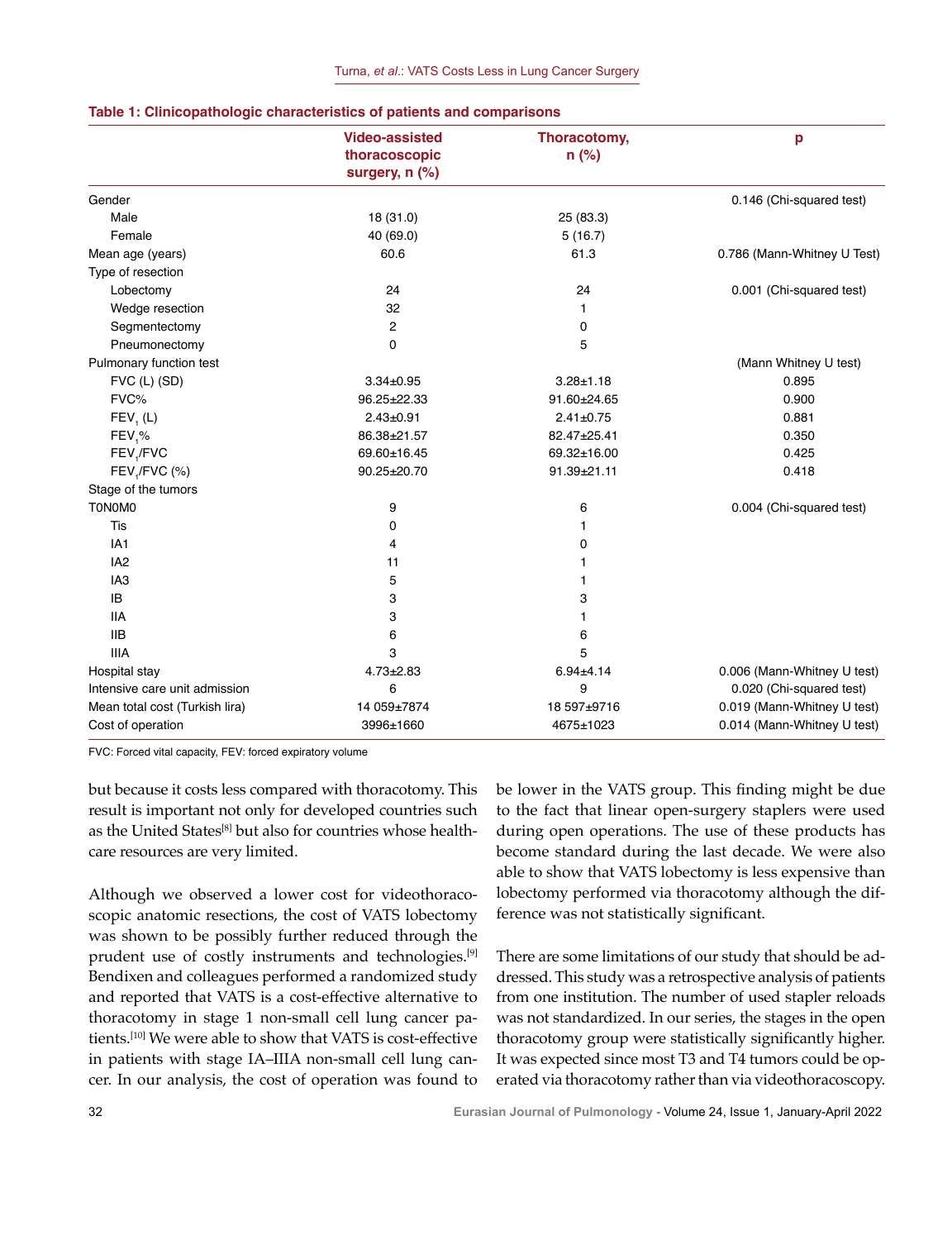

Turna, *et al*.: VATS Costs Less in Lung Cancer Surgery

**Figure 1:** (a) Total hospital cost; (b) cost of operation. Bars represent standard deviation VATS: Video-assisted thoracoscopic surgery

We did not consider the cost of the videothoracoscopic system and the cost of other reusable instruments. In our series, 32 wedge resections were performed. In 24 cases the purpose was diagnosis of a suspected lesion and in 8 cases it was treatment of malignancy on patients whose lung function was poor (i.e., postoperative predicted FEV<sub>1</sub> <40%). We analyzed the patients who had resectional surgery for 1 year to limit the variability in terms of the amount of reimbursement and offsetting factors of possible selection bias and learning curve.

To define the best treatment available for the operable lung cancer patients, effectiveness, beneficial effect (survival), side effects, time to postoperative recovery, quality of life, and cost should be considered in a concept of "value-based medicine."[11] Videothoracoscopic resections provide the best possible treatment with the lowest possible adverse events, and they provide the fastest possible recovery.[2,4,7,8] We have shown that this approach also leads to the least economic impact on the healthcare system. To maximize the whole healthcare system's efficiency and sustainability in a dominantly public-funded



**Figure 2:** Total hospital cost in patients undergoing lobectomy. Bars represent standard deviation VATS: Video-assisted thoracoscopic surgery

insurance system, the most effective mode of surgery such as videothoracoscopy should be chosen.

In our study, the total hospital cost of the operation and the cost of operation were calculated to be US\$2343 and US\$666, respectively, which were much lower than those of Poland and the United States.<sup>[4,9]</sup> It is probably due to the low cost of hospital services and workforce. It is another reason that videothoracoscopic resections should be preferred to open resections. The performed videothoracoscopic resections were predominantly uniportal videothoracoscopic resections performed through only one utility incision. In our study, we did not analyze the impact of the number of ports on cost, although we were able to disclose any statistically significant different impact on clinical parameters.<sup>[12]</sup>

## **Conclusion**

The cost of VATS anatomic resections is lower compared with thoracotomy in surgical resections of lung cancer. It should be preferred in terms of health economics. VATS has been proven better in terms of pain, postoperative mortality, morbidity, and quality of life after the operation. It should be the gold standard and must be performed where available.

## **Conflicts of interest**

There are no conflicts of interest.

## **Ethics Committee Approval**

The study was approved by the Cerrahpasa Faculty of Medicine Clinical Research Ethics Committee (No: E-83045809-604.01.02-134291, Date: 09/07/2021).

**Eurasian Journal of Pulmonology -** Volume 24, Issue 1, January-April 2022 33